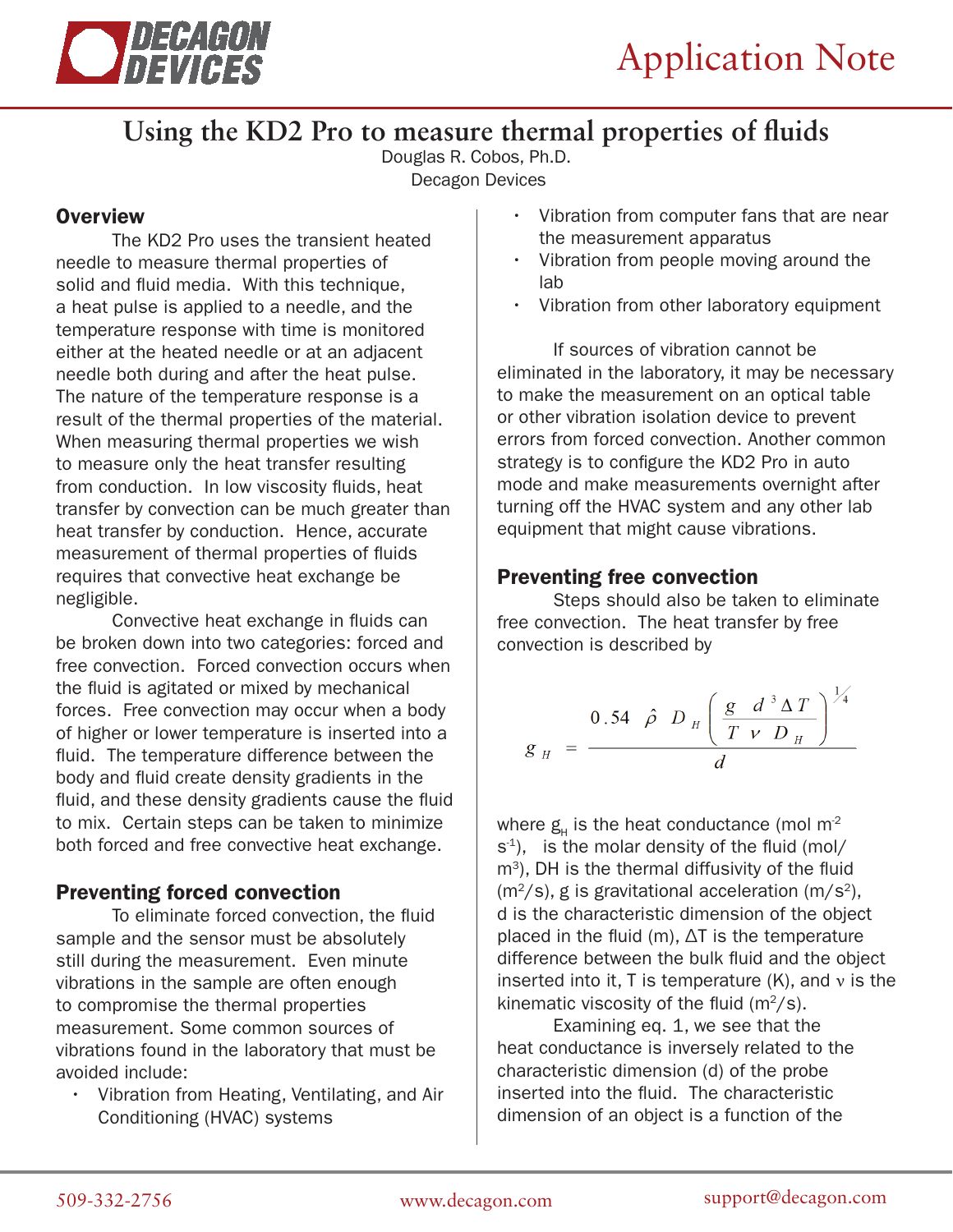

shape of the object and the direction of fluid flow over that object. For this discussion, the needle probe can be accurately described as a cylinder. For a cylinder with its axis parallel to the fluid flow, the characteristic dimension is its length. For a cylinder with its axis perpendicular to the fluid flow, the characteristic dimension is its diameter. When considering a heated probe inserted into a cooler fluid, the fluid flow near the probe from free convection will be upward, as the warmer, less dense material near the probe is forced upwards by forces of gravity working on the surrounding, denser material. So, if a heated needle is inserted into a fluid horizontally, the fluid flow around the needle will be perpendicular to the axis of the needle, and the characteristic dimension will then be the diameter of the needle (1.27 mm for the KS-1 or 1.8 mm for the TR-1). If the needle is inserted into a fluid vertically, the fluid flow will be parallel to the axis of the needle, and the characteristic dimension is the length of the needle (60 mm for the KS-1 or 100 mm for the TR-1). Keeping in mind that the heat conductance by free convection is inversely proportional to the characteristic dimension, inserting the needle into the fluid vertically will greatly reduce convective heat transfer, and result in more accurate measurement of thermal conductivity.

Again from eq. 1, we discover that the heat conductance by free convection is proportional to the temperature difference between the fluid and the object inserted into it. Hence, free convection can be decreased by limiting the heating of the needle. The KD2 Pro KS-1 (60 mm single needle) sensor is specifically designed for use in fluids, and provides a very small heat pulse that can measure thermal conductivity of most fluids without causing free convection. The KD2 Pro TR-1 (100 mm single needle) and SH-1 (dual needle) sensors create a substantial heat pulse,

and should never be used in low viscosity fluids (see Table 1). When using the KS-1 sensor in low viscosity fluids (such as water or aqueous solutions), the read time should be set to the minimum allowed 1 minute duration to further minimize the temperature difference between the fluid and the needle.

| Probe type | <b>Viscous</b><br>fluids<br>(glycerol,<br>castor oil) | Low<br>viscosity<br>fluids<br>(water,<br>aqueous<br>solutions) | <b>Stabilized</b><br>water |
|------------|-------------------------------------------------------|----------------------------------------------------------------|----------------------------|
| $KS-1$     | Best                                                  | Best <sup>1</sup>                                              | <b>Best</b>                |
| $TR-1$     | 0k                                                    | N <sub>O</sub>                                                 | <b>Ok</b>                  |
| $SH-1$     | NΟ                                                    | NΟ                                                             | 0k                         |

 $\frac{1}{1}$  In low viscosity fluids, the read time of the KS-1 should be set to the minimum allowed 1 minute and the needle should be oriented vertically.

#### *Table 1. Suitability of KD2 Pro probes for various fluids*

Further examination of eq. 1 shows us that the heat conductance is inversely proportional to the kinematic viscosity of the fluid. So, thermal conductivity measurements in more viscous (thicker) fluids are less affected by free convection. More viscous fluids such as castor oil ( $v = 1.0 \text{ X } 10^3 \text{ m}^2/\text{s } \textcircled{ } 20 \text{ C}$ ) and glycerol ( $v = 7.4 \times 10^{-4}$  m<sup>2</sup>/s @ 20C) are unaffected by free convection during the thermal conductivity measurement, and are easy to measure with the KS-1 needle without further precautions. However, in low viscosity fluids such as water ( $v = 8.9 \times 10^{7}$  m<sup>2</sup>/s @ 20C) free convection is difficult to prevent. With careful experimental technique, it is possible to measure the thermal conductivity of water and aqueous solutions with the KS-1 sensor,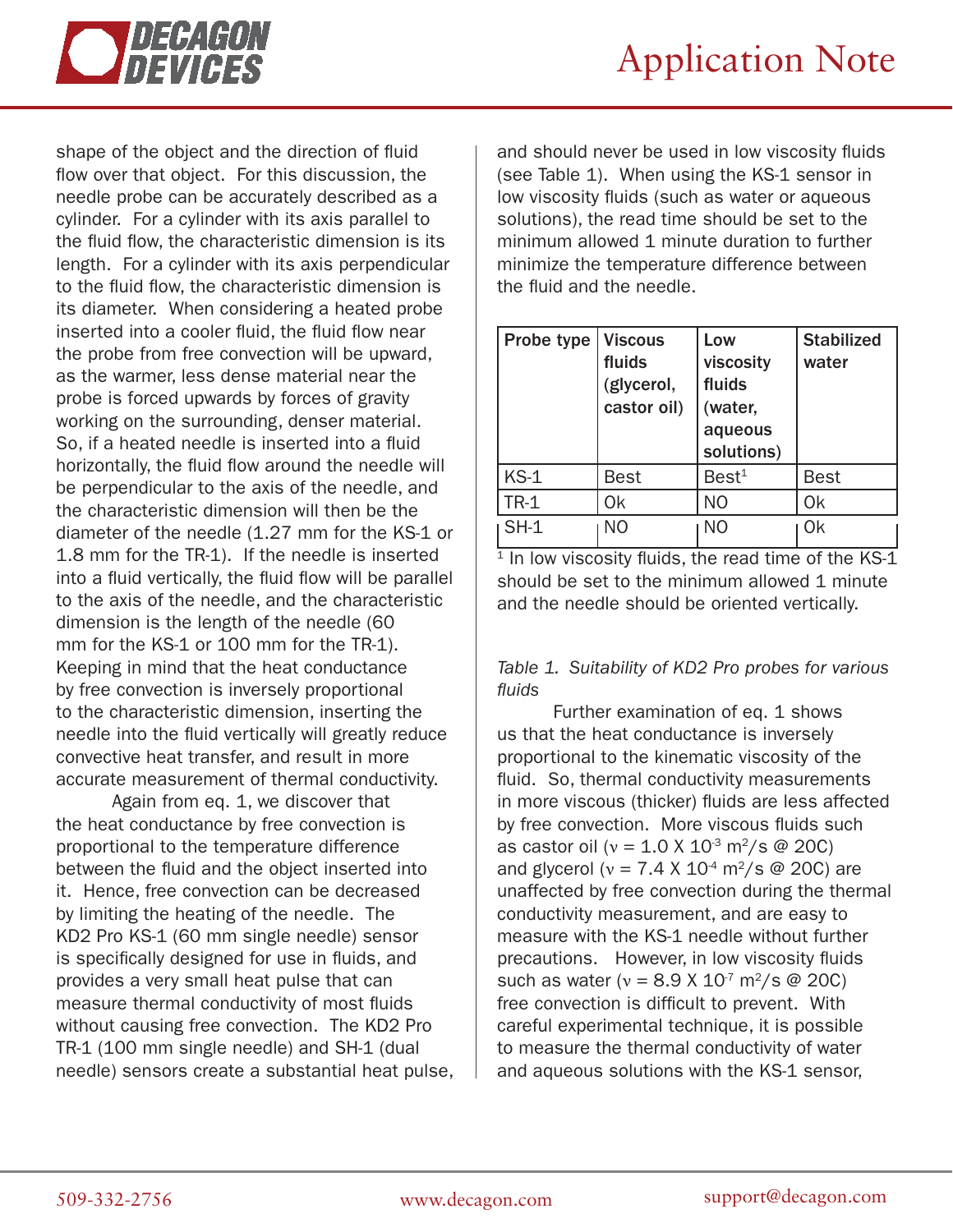



but fluids with viscosities lower than that of water cannot be measured accurately. The viscosities of fluids are inversely proportional to the fluid temperature. With careful experimental technique, researchers have been able to measure the thermal conductivity of aqueous solutions up to about 50 C with the KS-1 sensor.

Low viscosity fluids can often be stabilized with thickeners to increase viscosity and prevent convection. In fact, it is commonplace in the scientific literature for researchers to calibrate thermal properties probes in water stabilized with agar (e.g. Ochsner et. al., 2003, Campbell et. al., 1991). Even the KD2 Pro SH-1 and TR-1 sensors can accurately measure thermal properties of stabilized water. Pure agar powder can be obtained from a variety of sources. Two suppliers that generally have agar powder in stock are:

| <b>VWR Scientific</b> | Alfa Aesar     |
|-----------------------|----------------|
| Agar powder USP, 100g | Agar powder    |
| CAS: 9002-18-0        | CAS: 9002-18-0 |
| Item # IC10026280     | Item #A10752   |
| \$20/100g             | \$15/100g      |

Agar powder should be brought to a boil in the aqueous solution to be stabilized, and stirred until all of the powder is dissolved. In general, a mixing ratio of 5 g agar powder per 1 L of solution is sufficient to adequately stabilize the solution. However, the necessary concentration is somewhat dependent on the chemical properties of the solution. After the agar – water mixture returns to room temperature it should have the consistency of Jell-O™. If the mixture is not adequately stabilized, add additional agar powder and again bring to a boil and stir until all agar powder has dissolved.

## Liquid Sample Temperature Control

Often it is desirable to control the temperature of the liquid sample above or below ambient temperature during thermal properties measurement. It is important that the act of heating or cooling the sample doesn't cause forced or free convection as mentioned above. There are several things that should be avoided when measuring thermal properties of heated or cooled samples.

- Do not heat the sample from the bottom (e.g. on a hot plate). The temperature gradient from the heating will cause free convection.
- Do not make measurements in a conventional refrigerator or freezer. Conventional cooling devices have very large cyclical temperature cycles which can cause excessive sample temperature drift and poor measurements. Vibrations from the compressor will also cause forced convection in the sample.
- Do not measure the thermal properties of the sample while it is in a circulating water bath. The vibrations from the water bath pump and from the circulating water will cause forced convection in the sample.

According to several researchers who use the KD2 Pro with liquid samples, the best method for controlling temperature of liquid samples is as follows.

- 1. Heat or cool the sample (with sensor inserted) in a water bath.
- 2. Once the sample temperature has equilibrated to the desired water bath temperature, turn the water bath off.
- 3. Allow enough time for the water bath to become absolutely still, then make the measurement.